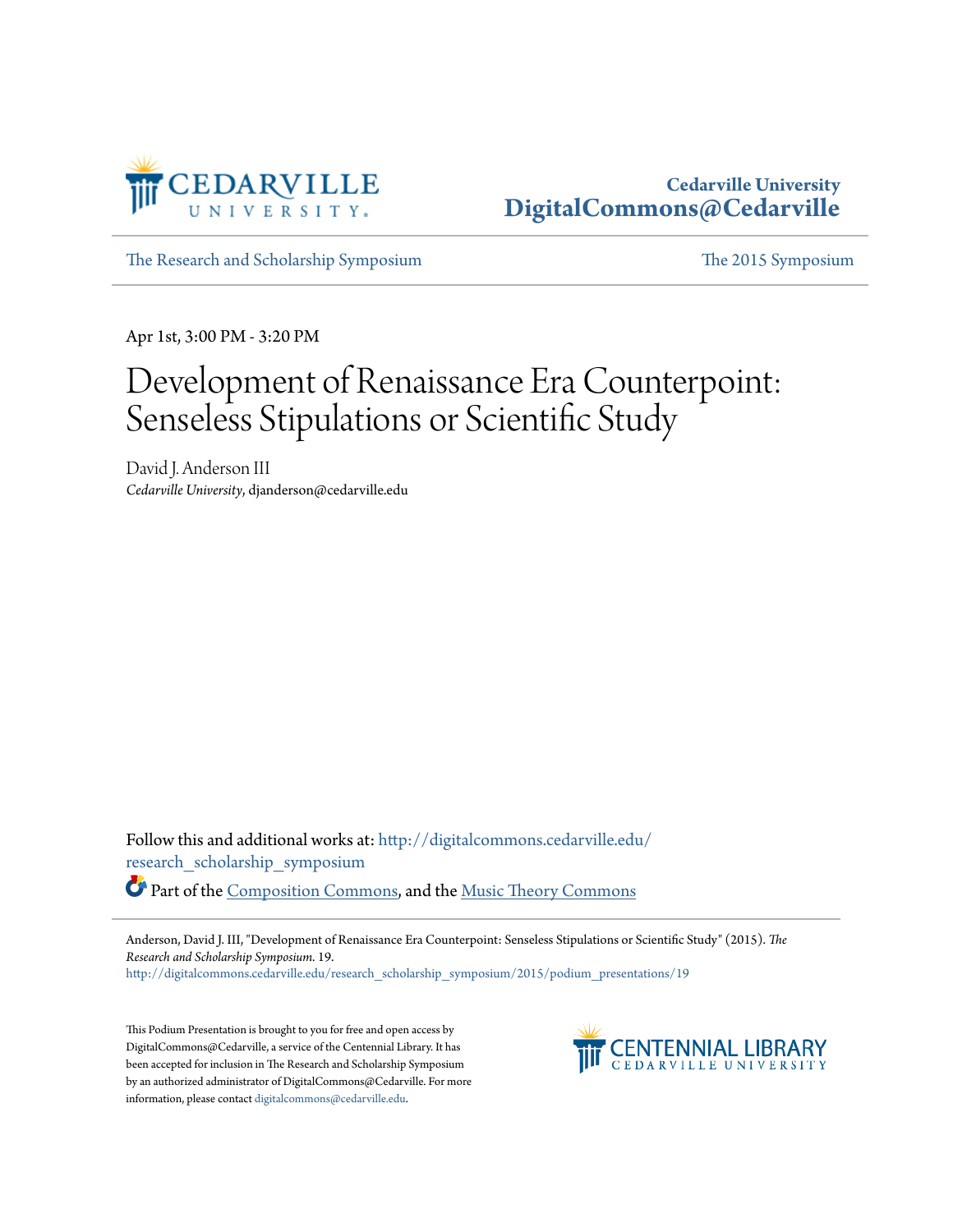The Development of Renaissance Part-writing

David J. Anderson III Music History I Dr. Sandra Yang December 12, 2014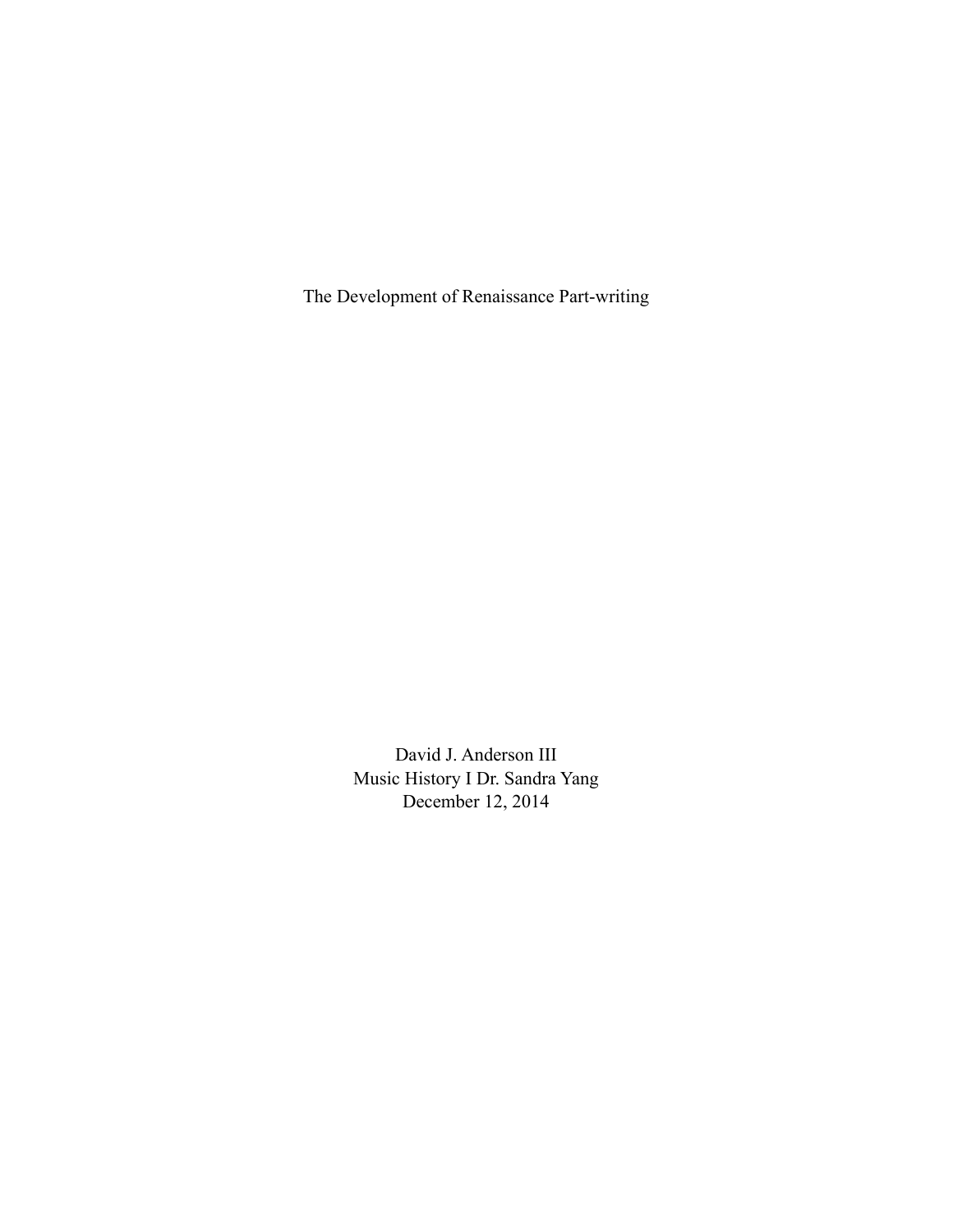Music has been greatly appreciated and admired by every society in western culture for a variety of reasons.<sup>1</sup> Music has serenaded and provoked, inspired and astounded, and led and taught people for millennia. Music exists solely among humans, for man has been created *imago Dei (*in the image of God). God has given mankind the creativity to study, shape and develop music to see the beauty and intricacy that ultimately is a reflection of His character. In the words of Martin Luther,

But when [musical] learning is added to all this and artistic music, which corrects, develops, and refines the natural music, then at last it is possible to taste with wonder (yet not to comprehend) God's absolute and perfect wisdom in His wondrous work of music. Here it is most remarkable that one single voice continues to sing the tenor, while at the same time many other voices play around it, exulting and adorning it in exuberant strains and, as it were, leading it forth in a divine roundelay, so that those who are the least bit moved know nothing more amazing in this world. But any who remain unaffected are unmusical indeed and deserve to hear a certain filthy poet or the music of the pigs. $<sup>2</sup>$ </sup>

By studying the complexities and subtleties of music, one is able to better understand God's creativity.

 Music is extremely different today from what it was a thousand years ago as both music and society have evolved and grown. The first music was probably a cappella, yet today composers write symphonies and ballads, and musicians perform on a plethora of instruments, both acoustic and electronic. Musicians have rules that they must follow to create aesthetically pleasing pieces. In the Middle Ages, pieces were strictly monophonic and later harmonized using parallel fifths as



Michael L. Mark, ed, *Music Education: Source Readings from Ancient Greece to Today*. 2nd 1 ed. (New York: Routledge, 2002), 1.

 $2$  Ibid., 33.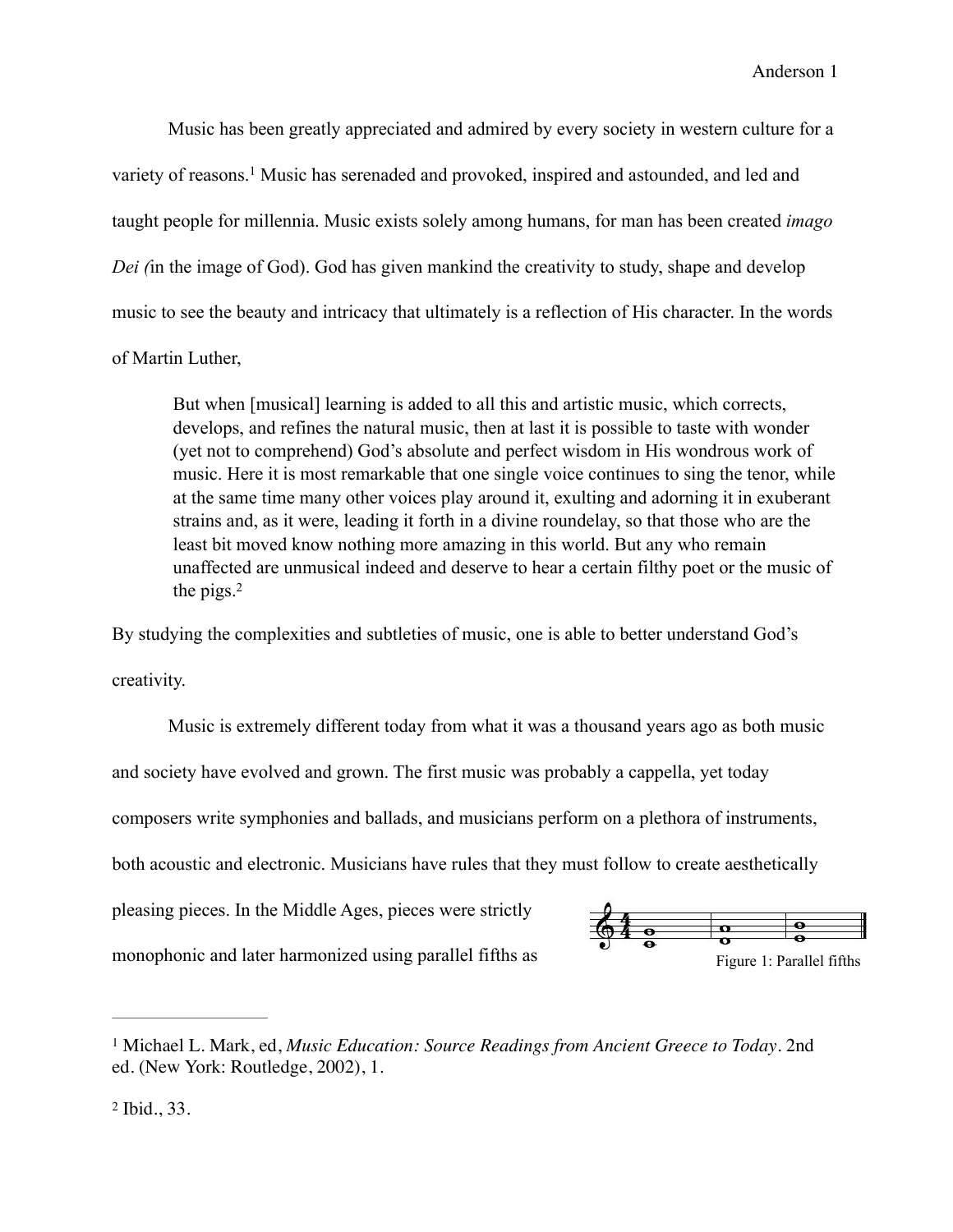seen in Figure 1. Today, these same parallel fifths are unacceptable and are considered examples of poor voice-leading or vocal harmonization. In this paper, I focus on the Renaissance and discuss how rules of polyphonic voice-leading developed into what was eventually coined as counterpoint. I will also discuss the great music theorists, Franchino Gaffurio, Gioseffo Zarlino and Johann Joseph Fux, who are largely responsible for the development of counterpoint. Finally, I explain how the development of counterpoint relates to today's music. Part-writing in the Renaissance developed from a rudimentary knowledge of harmony to a highly regimented school of thought that still affects music today.

 Before one analyzes the music of the Renaissance, one should first have a working knowledge of what the Renaissance is. The word "renaissance" literally means "rebirth," usually with spiritual overtones,<sup>3</sup> but the rebirth that happened during these centuries extends far beyond the realm of religion. The Renaissance influenced political and social philosophy, history, math, sciences, art and music. These areas flourished as people rediscovered mathematical laws that had been lost over the decades. Renaissance thinkers looked to ancient Roman and Greek teachings and philosophers to better understand the context they were living in, but they did not accept their teachings blindly as fact. Rather, they analyzed their work and judged for themselves whether these teachings were merited. Soon, education as a whole started to look toward human achievements, reason, and the natural world rather than trusting in the supernatural.4

<sup>&</sup>lt;sup>3</sup> ["Renaissance," in Online Etymology Dictionary, accessed October 15, 2014, http://](http://www.etymonline.com/index.php?search=renaissance&searchmode=none) www.etymonline.com/index.php?search=renaissance&searchmode=none.

<sup>&</sup>lt;sup>4</sup> "Chapter Summary: Chapter 13: The Italian Renaissance," Cengage Learning, accessed [October 15, 2014, http://college.cengage.com/humanities/perry/humanities/1e/students/](http://college.cengage.com/humanities/perry/humanities/1e/students/summaries/ch13.html) summaries/ch13.html.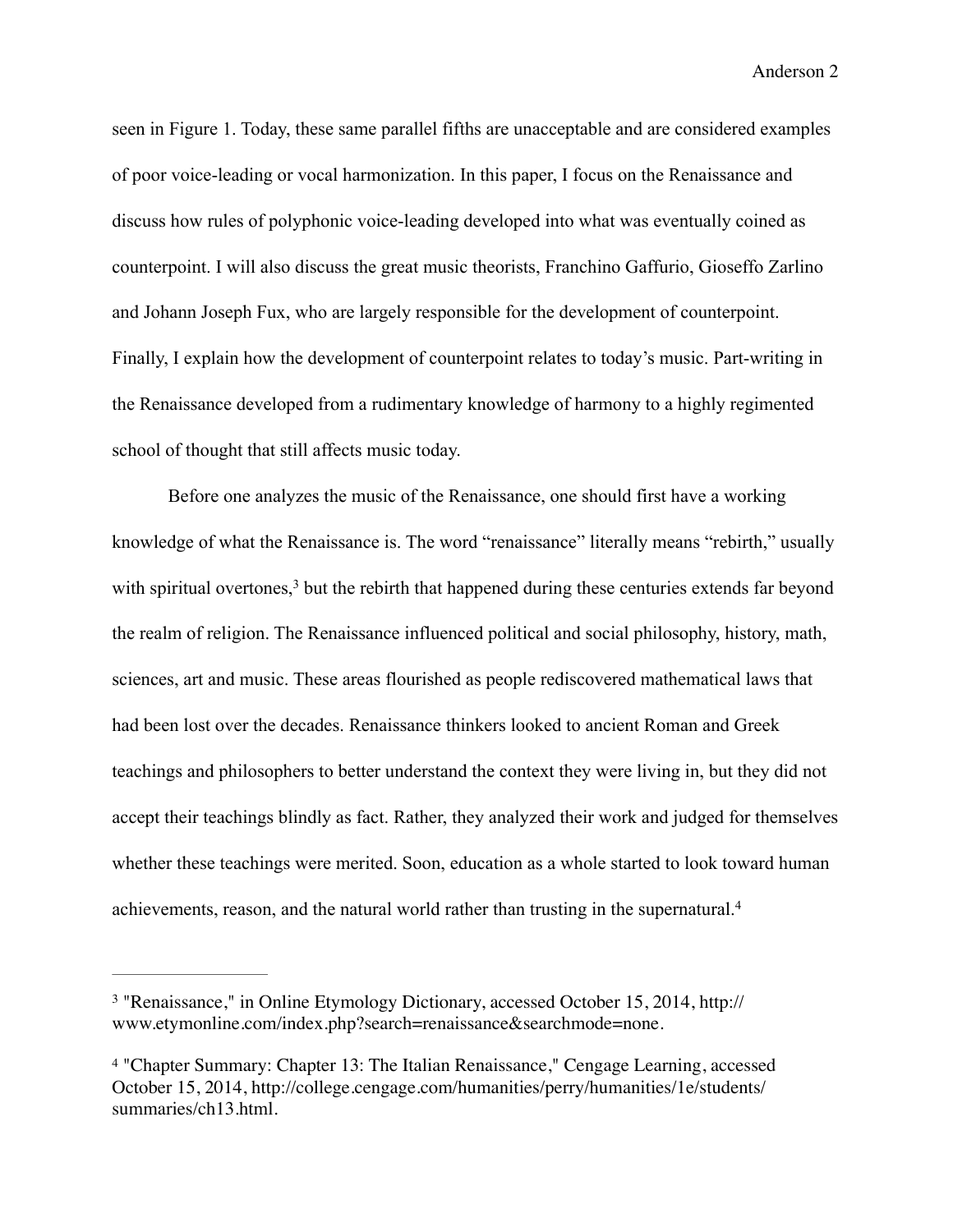Music during the fourteenth and fifteenth centuries reflected some of the thinking of the Renaissance just like Medieval music was influenced by that era's philosophy. At the start of Medieval times, music was monophonic or had no harmonies. Soon, basic harmony was developed. Perfect intervals such as octaves, fourths and fifths were used to harmonize above and below an existing chant. These perfect intervals were used due to their ties to the "holy" ratios of 2:1 (the octave) which together make three, the number of the holy trinity. The perfect 5th (3:2) has a three in it and the perfect fourth has a ratio of 4:3, which together make seven, another holy number. Medieval composers would write in triple meter like 3/4 and 9/8 for its ties to the trinity. While there was nothing wrong with perfect intervals or triple meter, other consonances and meters were pleasing to the ear and became more standard.5

During the Medieval Era harmonies breathed new life into vocal music, but these harmonies were rather basic, incorporating parallel octaves, fifths and fourths.<sup>6</sup> By the time of the Renaissance, two-part harmony flourished among other techniques. There were many different types of voice-leading with four or more parts, but there was no standard as to how to write these polyphonic textures. This led to the development of counterpoint which originated from musical notation of note against note or *punctus contra punctum* (point against point) during the Medieval era from which we get the word counterpoint.<sup>7</sup> These were primarily composed by taking an existing *cantus* or melody (sometimes derived from chant) and writing

Raymond H. Haggh, *History of Music Theory Polyphonic Theory from the Ninth to the* <sup>5</sup> *Sixteenth Century* (Lincoln: University of Nebraska Press, 1962), ix.

Mark, *Music Education: Source Readings*, 25. <sup>6</sup>

Johann Joseph Fux, *The Study of Counterpoint: From Johann Joseph Fux's Gradus Ad* <sup>7</sup> *Parnassum*, trans. and ed. Alfred Mann (New York): Norton, 1965),22-23.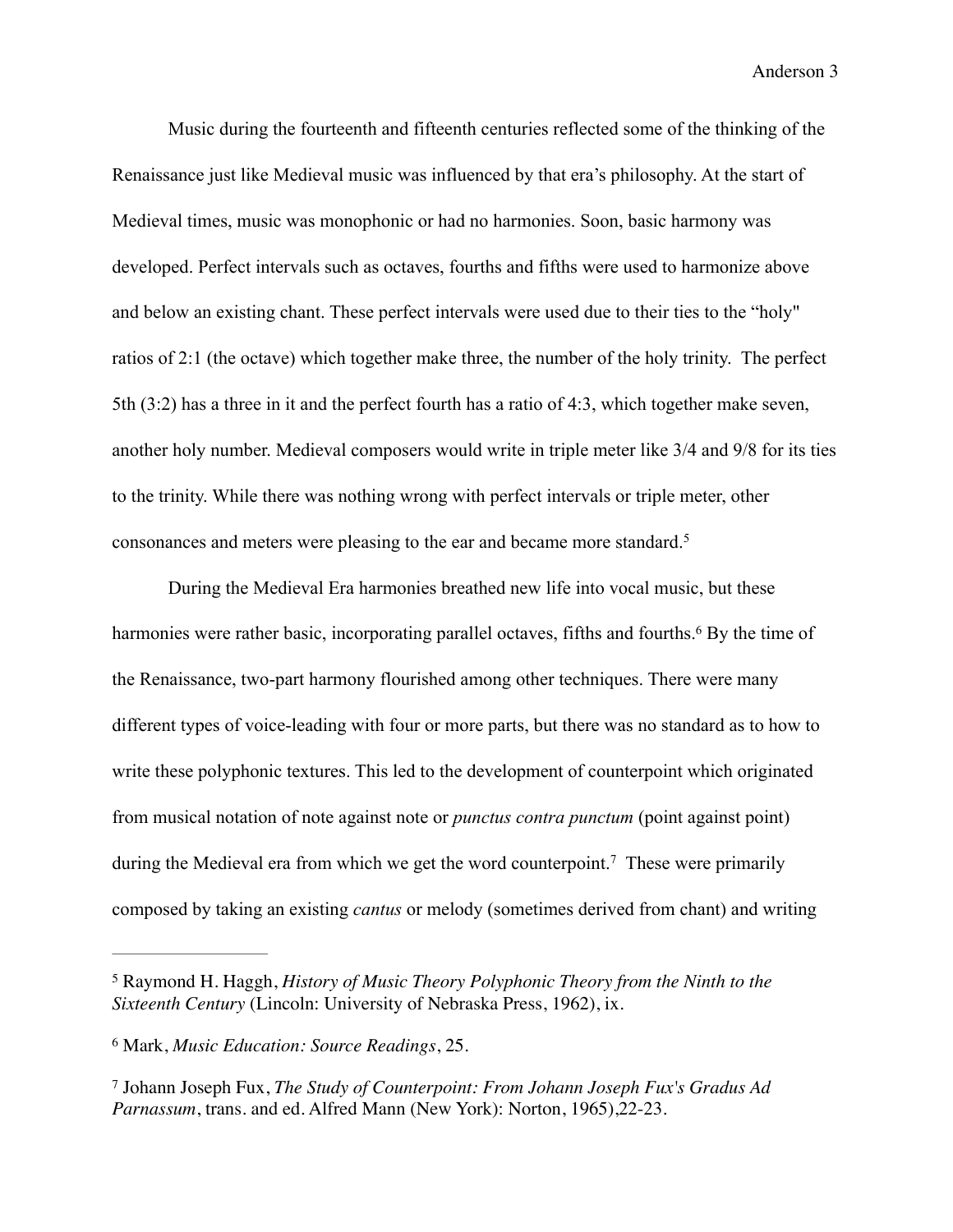another complimentary part above or below it. Generally, the more basic counterpoint lines would move at the same rhythmic value (shown in Figure 11) while complex lines would move at much faster values (shown in Figure 58).8



 All throughout the Renaissance, composers sought after the common goal of writing pieces with beautiful consonance, whether perfect (unisons, fifths or octaves) or imperfect (thirds, sixths and tenths). They avoided dissonant intervals of any second, fourth, seventh or ninth. At the beginning of the era, composers almost exclusively used perfect and imperfect consonances, though at the time only perfect intervals were considered consonant. Soon, imperfect intervals of thirds, sixths and their various inversions were later accepted as consonant.

Thomas Street Christiansen, *The Cambridge History of Western Music Theory* (Cambridge: 8 Cambridge University Press, 2002), 509.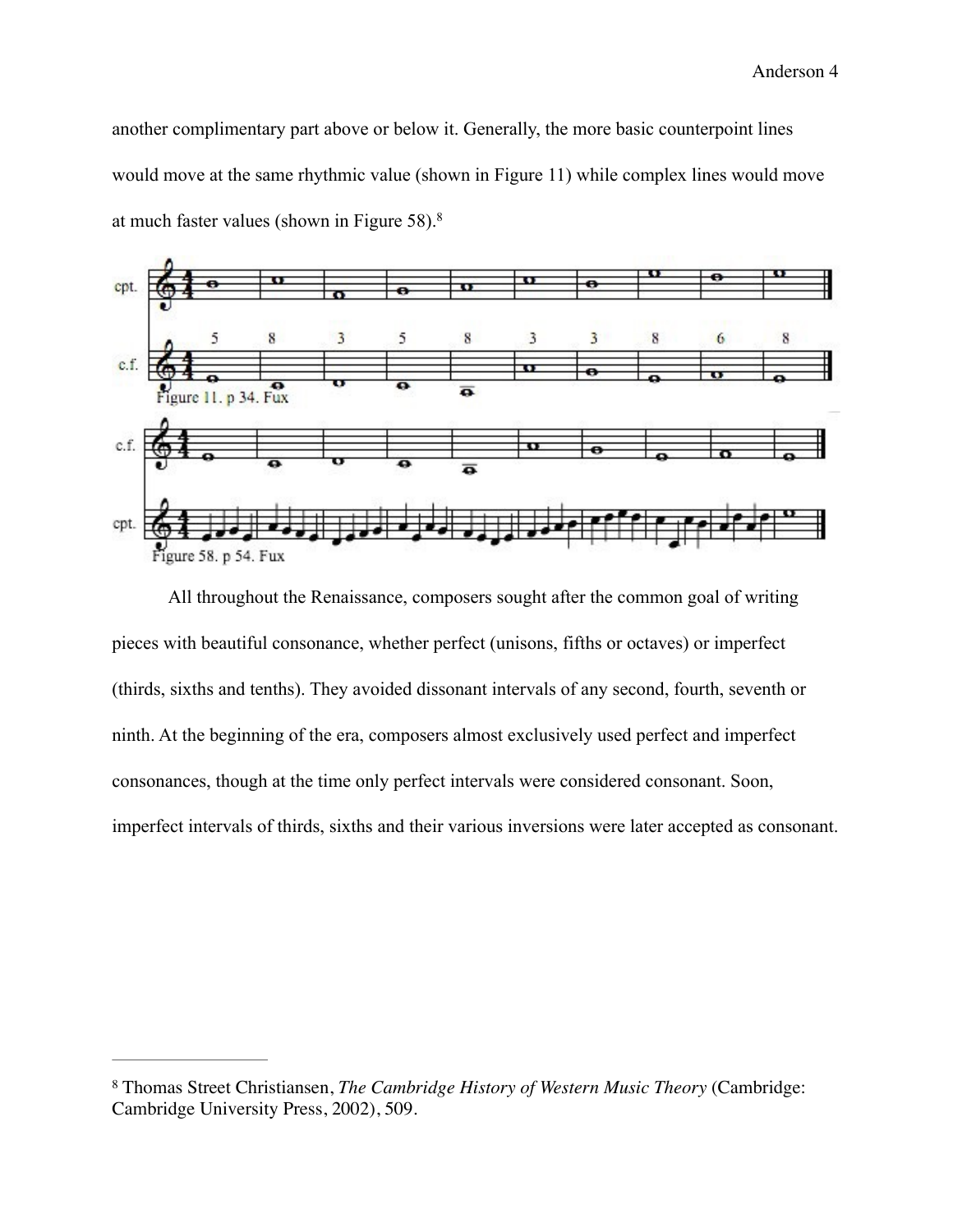While phrases would generally begin and end with a perfect consonance, they were not permitted to ascend or descend with that same consonance, thus setting a precedent for avoiding parallel fourths, fifths and octaves. Sequential perfect consonances were not completely prohibited if they were approached by contrary motion. For example, an octave could close to a perfect fifth if the octave was both higher and lower than the fifth (Figure 2). If composers wanted to use parallel intervals, they were allowed to use thirds or sixths (Figure 3). Perfect consonances could move from imperfect intervals in parallel, contrary, or oblique motion (Figures 4-6). Imperfect to imperfect intervals could do the same. Imperfect intervals could move to perfect consonances in contrary or oblique motion. Theorists



discouraged using vertical half steps in the counterpoint and harmony line although the individual parts were encouraged to move up and down in stepwise motion. At the end of a phrase when the parts would move to a consonance from an imperfect interval, the composers were supposed to move to the closest perfect consonance. Although some of these rules seem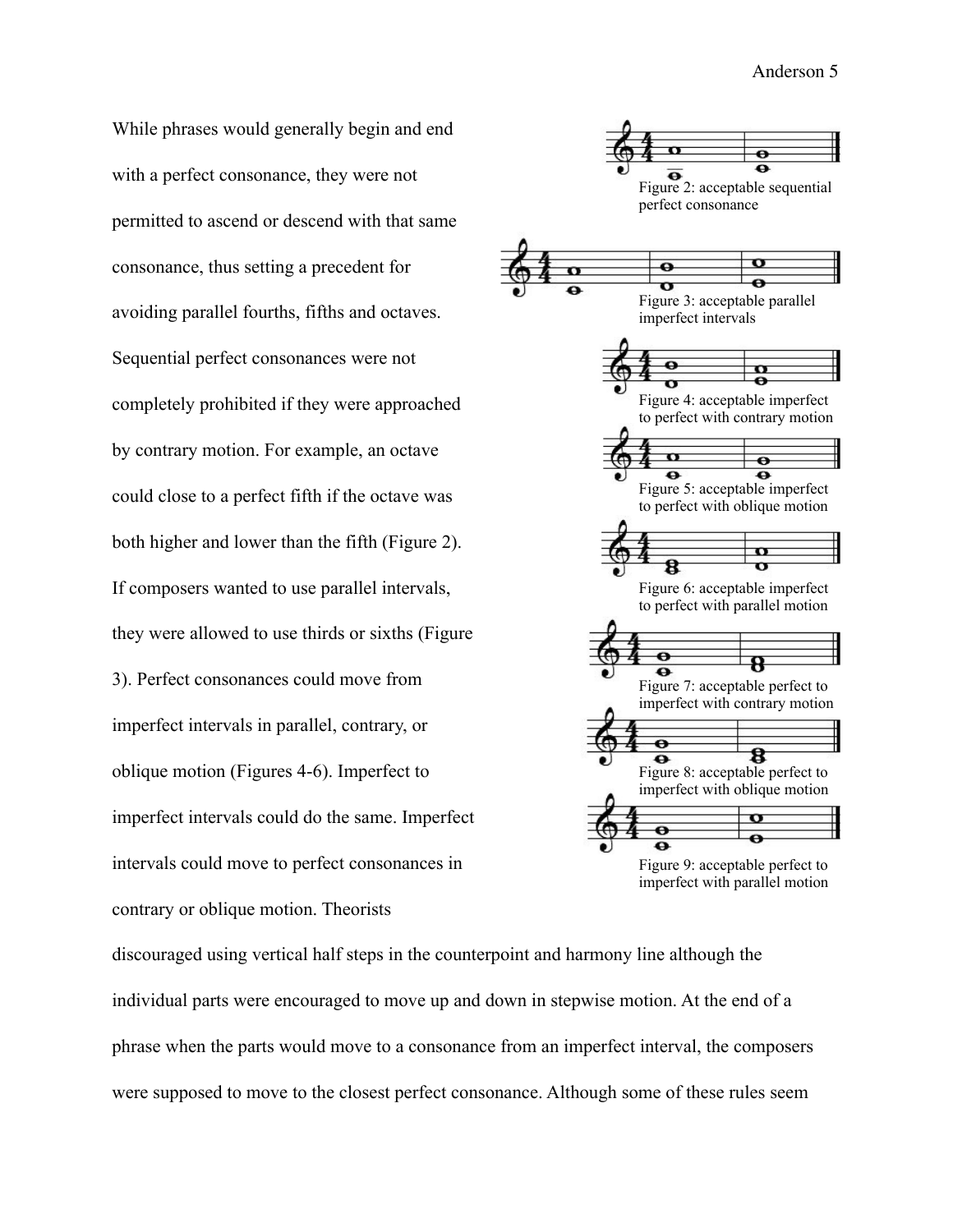rather strange now, many of them are quite familiar. The banning of parallel octaves, fifths and fourths still applies to classical part-writing today.9

 As two-part voice-leading further developed (WHEN?), a new style emerged called florid counterpoint. The fundamental difference between florid counterpoint and normal counterpoint is the actual counterpoint voice. "In florid counterpoint, the added line contains a variety of shorter rhythmic values against a *cantus firmus* sounding in equal values."<sup>10</sup> There are varying species of embellishment caused by the rhythmic differences between the *cantus firmus* and the descant. These are called manners or diminutions. The first specie of counterpoint was the first manner. In this technique, the descant would keep a relatively constant rhythmic pulse of the breve over the breves of the existing *cantus firmus* (Figure 11). This was the most basic form of counterpoint which allowed only consonant intervals. The second manner used semi breves, which introduced passing tones where one consonance goes to another consonance via a dissonant interval in stepwise motion (Figure 44). The third manner or specie (incidentally, also the first diminution)



<sup>9</sup> Christiansen, *The Cambridge History of Western*, 561.

 $10$  Ibid., 509.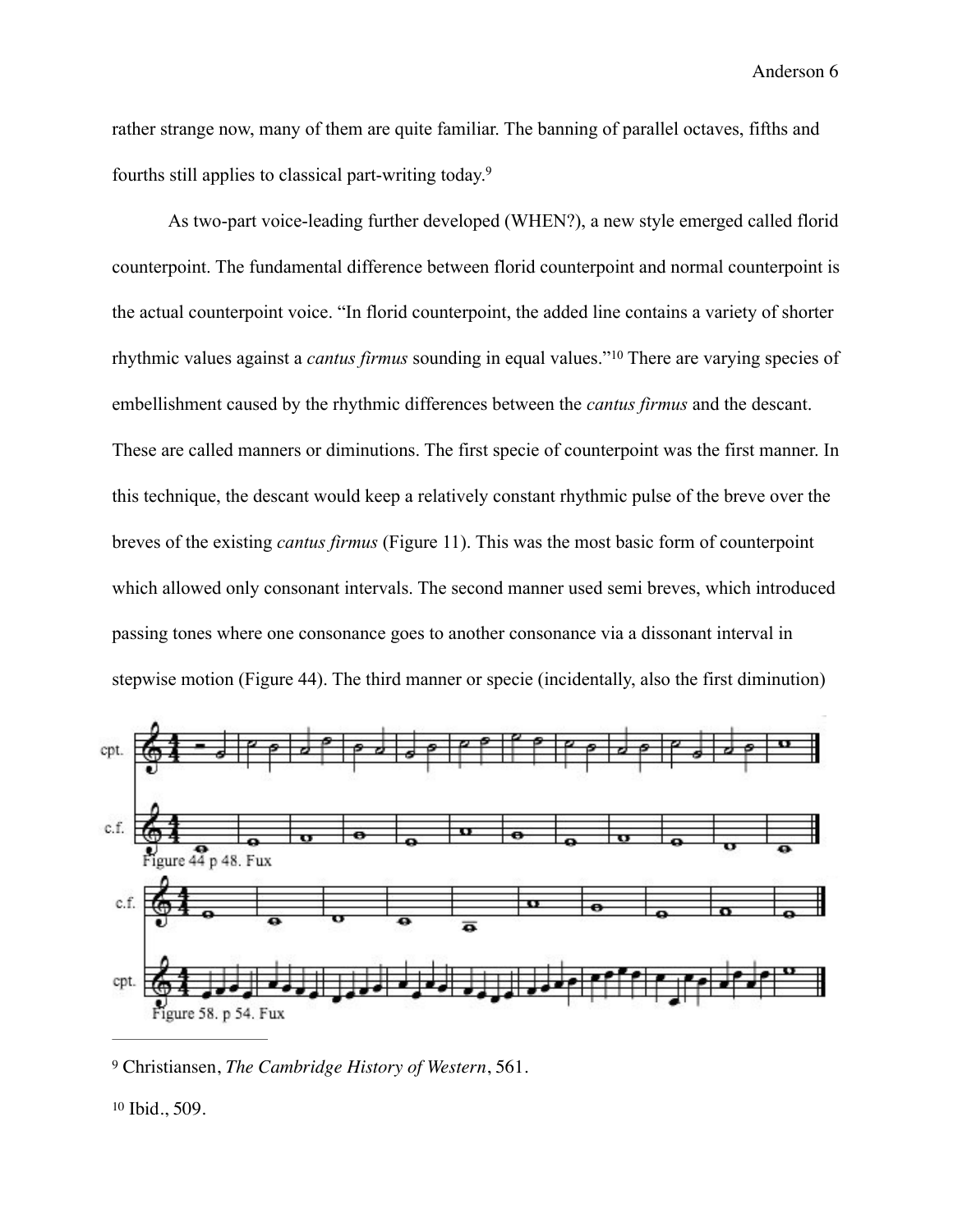

used minims (Figure 58). This allowed for neighboring tones and passing tones. The second diminution or fourth specie used semiminims, $<sup>11</sup>$  which allowed for notes of the counterpoint to</sup> overlap with the notes in the *cantus firmus* which made suspensions possible*.* Most counterpoint did not deal exclusively with one specie or manner. Species were mixed to fit the *cantus firmus* in an aesthetically pleasing way which came to be known as fifth species counterpoint (Figure 88). The more complex manners and diminutions were not extraneous embellishment; they actually functioned to fix voice-leading errors. If the *cantus firmus* and counterpoint moved from one measure to the next with parallel perfect fifths, the addition of some decorative notes of faster rhythmic value in the next specie helped remove these errors. There are a myriad of rules concerning each specie, which will be further explained later.

 As one might expect, these highly decorative parts became increasingly difficult and the level of musicianship required to perform these elaborate runs was quite demanding. Singers were trained to sing these complex diminutions and even encouraged to improvise virtuosic

<sup>&</sup>lt;sup>11</sup> Christiansen, *The Cambridge History of Western*, 509.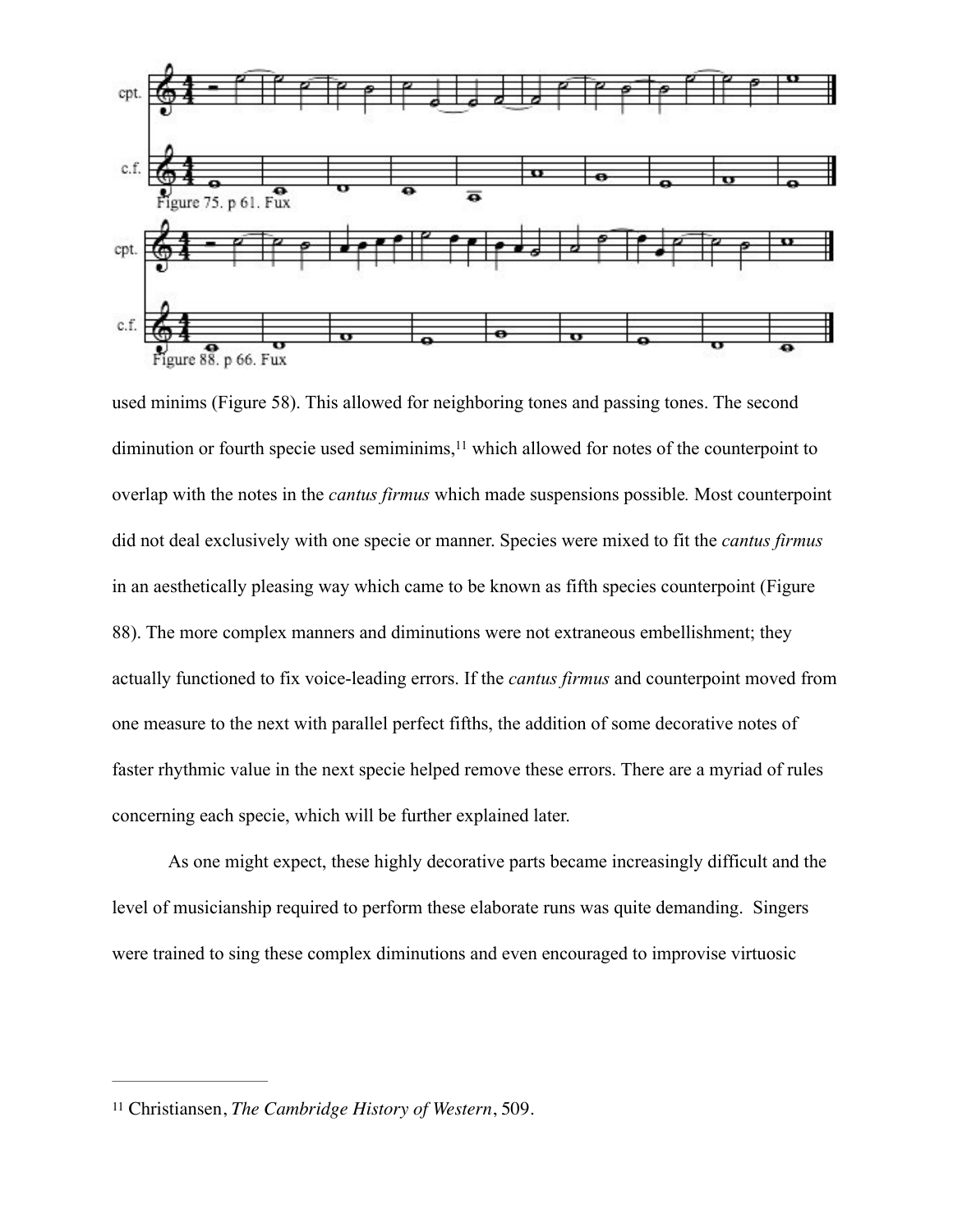descants over the *cantus firmus.*<sup>12</sup> Many performers would improvise by learning specific patterns that went with certain note combinations. These patterns could be repeated, but this was looked down upon by music theorists like Johannes Tinctoris, the Flemish theorist who wrote the first musical dictionary. Gioseffo Zarlino, a contemporary of Palestrina,  $^{13}$  on the other hand, allowed this practice if the embellishment started on a different pitch creating a sequence. He would also allow it if there were different rhythms used. Sometimes these patterns were used at the *cantus firmus* level so the embellishment could be like the original in cut time.14

Three-part-writing was not significantly different than two-part-writing, in that there was a *cantus firmus* with two counterpoints of varying complexity that embellished the tune (Figure 157). With the development of three-part texture, theorists began to study chordal structure and



voicing. The voices needed to form a triad with the melody whenever possible as long as the upper voices were consonant with the bass.<sup>15</sup> While the relationship of the bass to the other

<sup>&</sup>lt;sup>12</sup> Imogene Horsley, "Improvised Embellishment in the Performance of Renaissance Polyphonic Music," Journal of the American Musicological Society 4, no. 1 (1951): 3, accessed September 25, 2014, http://www.jstor.org/stable/830116.

Fux, *The Study of Counterpoint*, viii-ix. <sup>13</sup>

<sup>&</sup>lt;sup>14</sup> Christiansen, *The Cambridge History of Western*, 511.

<sup>&</sup>lt;sup>15</sup> Fux, *The Study of Counterpoint*, 71.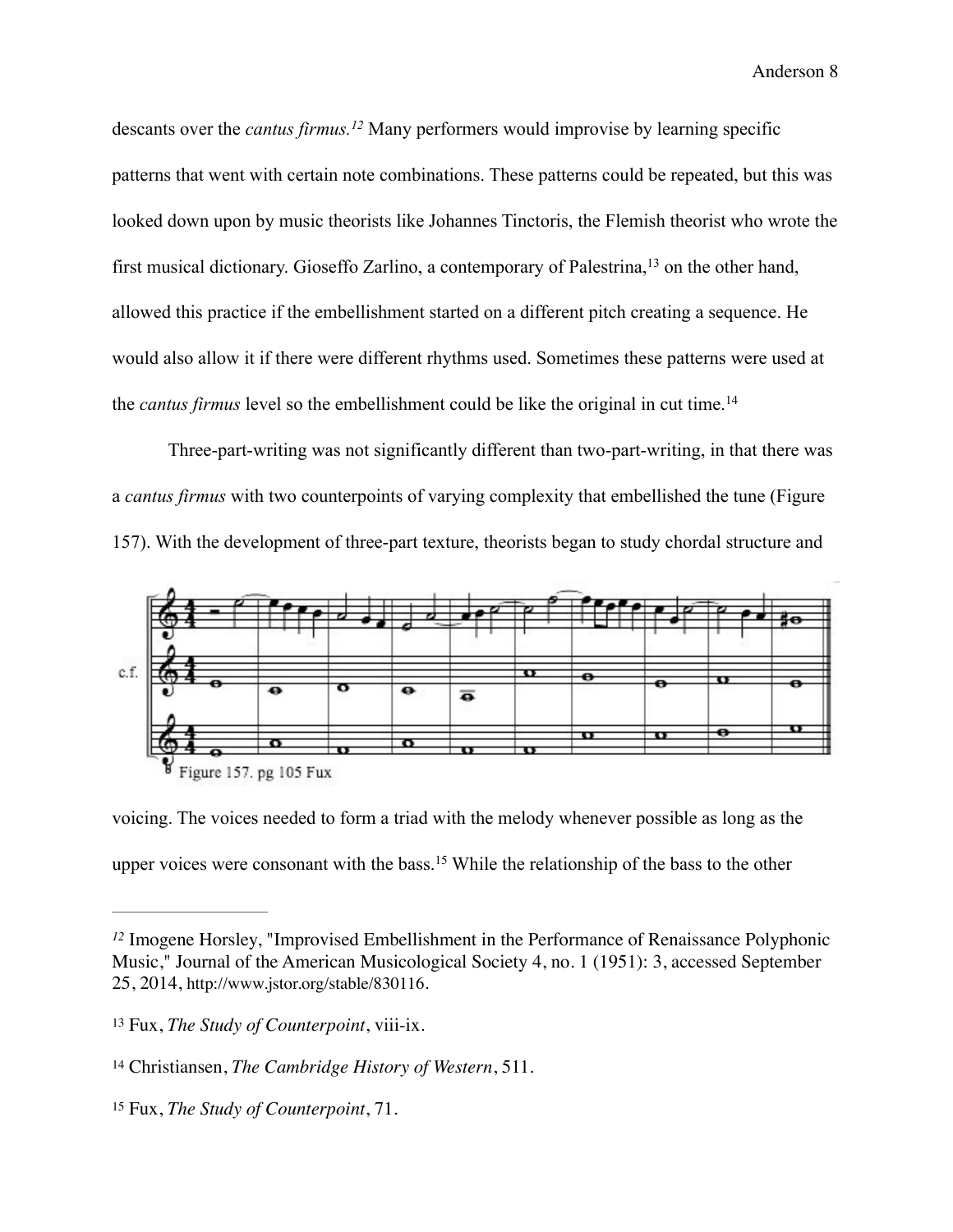voices was most important, composers were encouraged to keep consonances between all voices, especially on the downbeats.<sup>16</sup> They were, however, allowed to break some rules of two-partwriting as long as that line and the bass line worked and the inner voices did not have parallel unisons, octaves, fifths, etc. The composers were encouraged to make a triad with each voice.<sup>17</sup> At this time a triad only consisted of the root in the bass and a third and fifth in the upper voices. An inversion of a triad was not considered a triad.<sup>18</sup> It is impossible to write something with only triads in root position without breaking other rules of counterpoint, so inversions were used throughout a composition. At most down beats and at the end of phrases, the voices would open up to a root position triad.<sup>19</sup> The issue was not creating three-part textures, but rather explaining why some voicing for the same chord sounded better than others.<sup>20</sup>

With three voices, there were many more opportunities to experiment with new techniques. One such development was canonic duo where "the added lines [must] imitate each other strictly at a given time and pitch interval, [and] they must [also] each work with respect to the *cantus firmus.*"<sup>21</sup> These may seem rather intelligent or complex by today's standards, but with training, Renaissance musicians improvised them.<sup>22</sup>

 $17$  Ibid.,  $71$ .

 $18$  Ibid., 72.

 $19$  Ibid., 76.

 $20$  Crocker, "Discant, Counterpoint, and Harmony," 1-21.

Christiansen, *The Cambridge History of Western*, 513. *<sup>21</sup>*

 $22$  Ibid., 503-504.

<sup>&</sup>lt;sup>16</sup> Fux, *The Study of Counterpoint*, 76-77.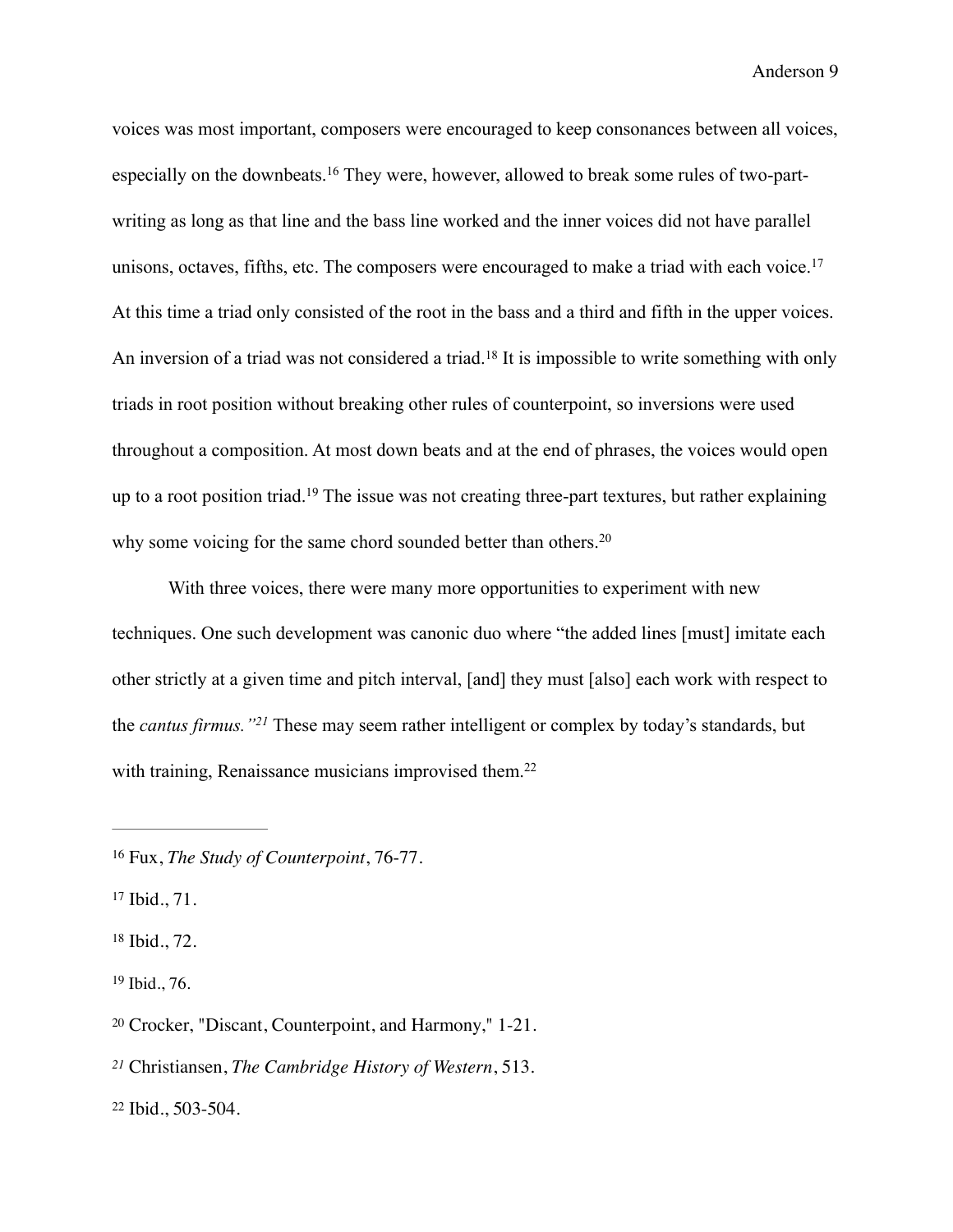

 Soon, four-part textures developed, and with these new textures came new rules, additional techniques and more complex music (Figure 204). The earliest form of four-partwriting consisted of pairs of two-part-writing, $23$  but toward the sixteenth century, composers started to write in four parts as one cohesive texture.<sup>24</sup> They would write in triads using the bass, third and either fifth or sixth above, with one of the parts doubled.<sup>25</sup> Composers did not often write triads in the second inversion where there would be a fourth and a sixth up from the bass because the fourth was not consonant with the bass.26

 The desire to find good voicing in four-part textures carried over from three-part-writing, but different theorists had different opinions as to how one should do so. Gioseffo Zarlino made lists of consonances in the tenor and soprano lines and showed possibilities for the alto and bass. Four years later, Sancta Maria approached four-part sonority as it is thought of today—by the

Christiansen, *The Cambridge History of Western*, 521. <sup>23</sup>

<sup>&</sup>lt;sup>24</sup> Kevin N. Moll, "Paradigms of Four-Voice Composition in the Machaut Era," Journal of Musicological Research, 349, accessed November 15, 2014, DOI:10.1080/01411890390248677.

 $25$  Ibid., 535.

<sup>&</sup>lt;sup>26</sup> Fux, *The Study of Counterpoint*, 71.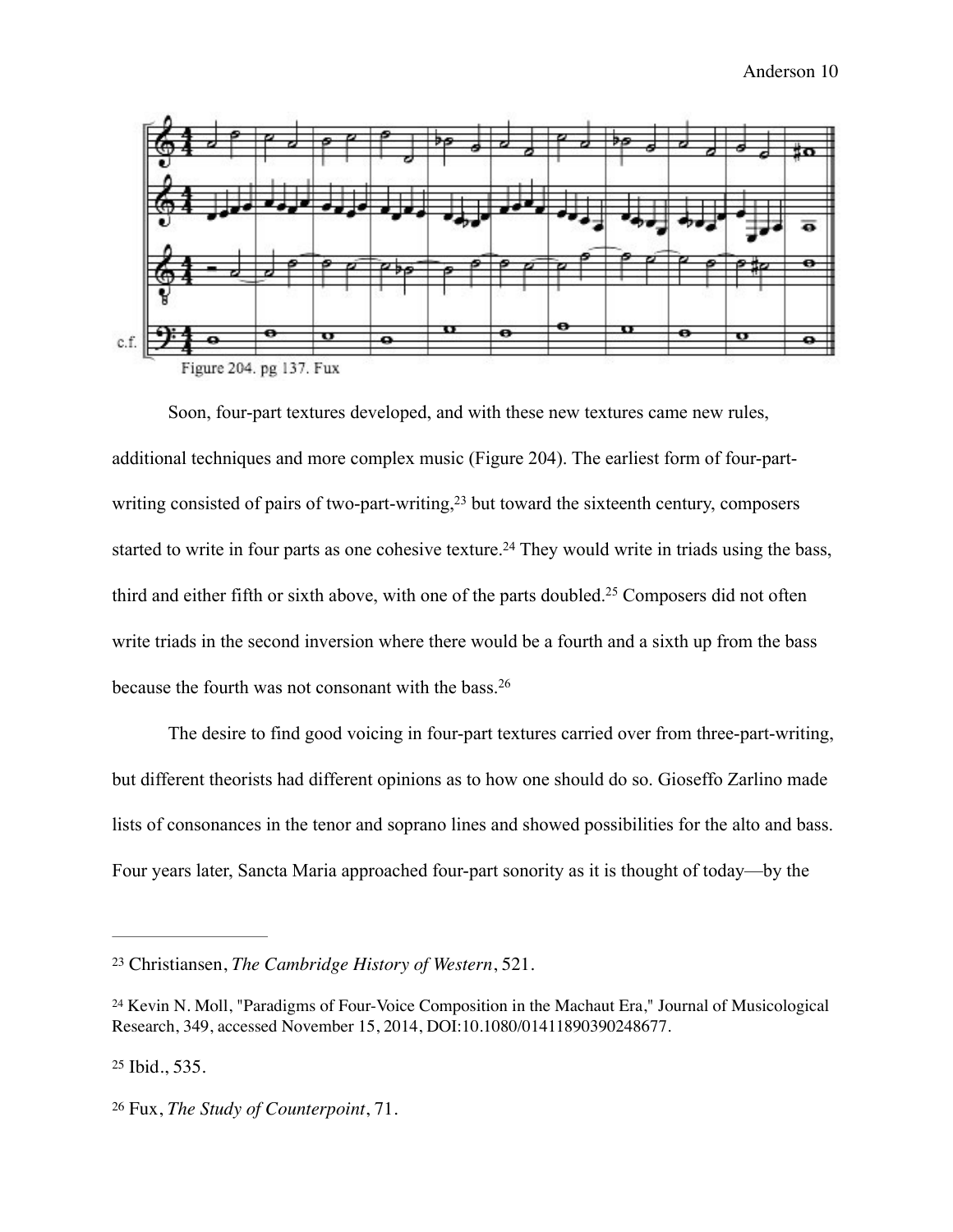distance between bass and soprano, be that an octave, tenth, twelfth, thirteenth or more. He then worked at figuring out what the best voicing for inner parts would be. He recommended only doubling only one note, but not doubling the soprano, while avoiding unisons if possible.<sup>27</sup> Giovanni Pierluigi Palestrina had more general rules about voice-leading, some of which are still followed to this day. He argued that "music is [the] vehicle to reinforce the meaning of the text, which is of primary importance." $28$  He also said that each voice line should be smooth and fluid without awkward breaks and pauses and without reaching into the extremes of one's voice.<sup>29</sup> Other rules were more specific as to which intervals or modes were available at specific points and how rhythms should work together. Palestrina identified which intervals were allowed with varying types of horizontal motion. Stepwise motion, all thirds, perfect fourths, fifths and octaves were allowed, both ascending and descending. Minor sixths were only allowed descending while major sixths and tritones were avoided.<sup>30</sup> Johannes de Garlandia had similar views, but he allowed for unisons and sixths. He also had many other rules like encouraging contrary motion whenever possible; he even dictated how many steps the counterpoint could move if the *cantus* moved by a fifth, seventh or octave.<sup>31</sup>

As one can see, the rules of counterpoint were quite involved and there were varying

<sup>30</sup> Ibid., 525.

Christiansen, *The Cambridge History of Western*, 525. <sup>27</sup>

Lloyd Ultan. *Music Theory: Problems and Practices in the Middle Ages and Renaissance.* <sup>28</sup> (Minneapolis: University of Minnesota Press, 1977), 209.

<sup>&</sup>lt;sup>29</sup> Christiansen, *The Cambridge History of Western*, 525.

<sup>&</sup>lt;sup>31</sup> Raymond H. Haggh, History of Music Theory Polyphonic Theory from the Ninth to the Sixteenth Century. Lincoln: University of Nebraska Press, 1962 [210-211].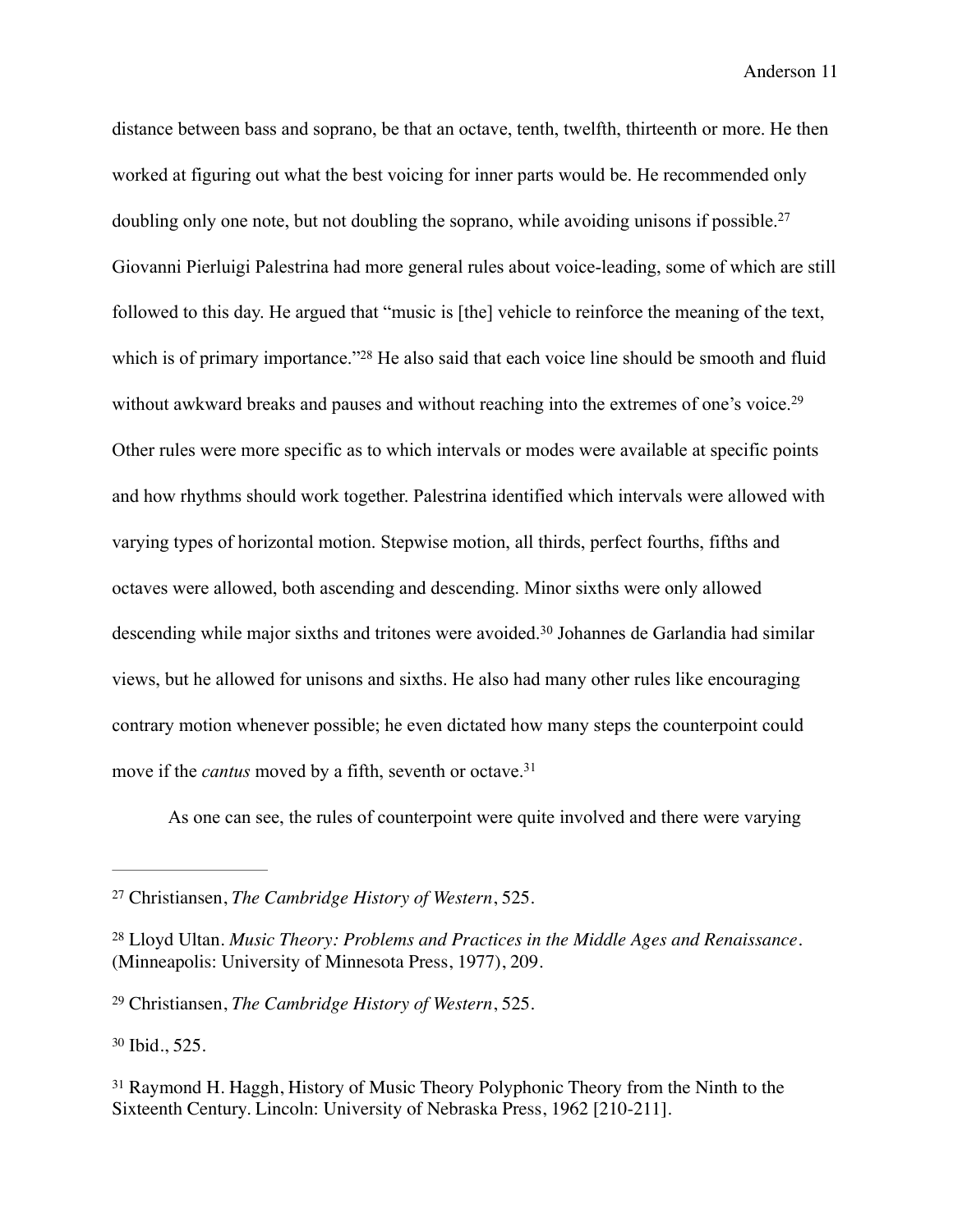schools of thought throughout the Renaissance, but many of these rules remain rather static. As Alan Gosman, a published music historian, says, "Many rules of canon writing stem from the restriction that, ignoring the possibility of suspensions, there should never be a second, [a] seventh, or a tritone written vertically between voices on accented beats."<sup>32</sup> It was not until Johann Joseph Fux wrote *Gradus ad Parnassum* in 1725 that the teaching of counterpoint became more unified.<sup>33</sup> Fux is one of many influential music theorists who greatly impacted the music scene by writing books and treatises of music theory. He explained the theory principles through dialogue between a student and his "venerable master."<sup>34</sup> These theorists and their works greatly impacted music of the Renaissance and still influence contemporary theory.

Fux's *Gradus ad Parnassum* became the standard for understanding counterpoint from 1725 until today. Fux was an acclaimed Austrian composer and music theorist born in 1660. He held the venerable positions of being the court composer, the Kapellmeister at St. Stephen's cathedral, and eventually the Kapellmeister of the court.<sup>35</sup> He was universally revered as a musician, conductor, composer and theorist so that he became known as the "emperor of

Alan Gosman. "Stacked Canon and Renaissance Compositional Procedure." *Journal of Music* <sup>32</sup> *Theory* 41, no. 2 (1997): 291. Accessed October 4, 2014. [http://www.jstor.org/stable/843961.](http://www.jstor.org/stable/843961)

<sup>&</sup>lt;sup>33</sup> Johann Joseph FUX, The Study of Counterpoint: From Johann Joseph Fux's Gradus Ad Parnassum, trans. and ed. Alfred MANN (New York (NY): Norton, 1965), back cover.

<sup>&</sup>lt;sup>34</sup> C. C. Judd, "Music in Dialogue: Conversational, Literary, and Didactic Discourse about Music in the [Renaissance," Journal of Music Theory 52, no. 1 \(2009\): 41, accessed October 4, 2014, http://0](http://0-www.jstor.org.library.cedarville.edu/stable/40607029) www.jstor.org.library.cedarville.edu/stable/40607029.

Fux, *The Study of Counterpoint*, Introduction. <sup>35</sup>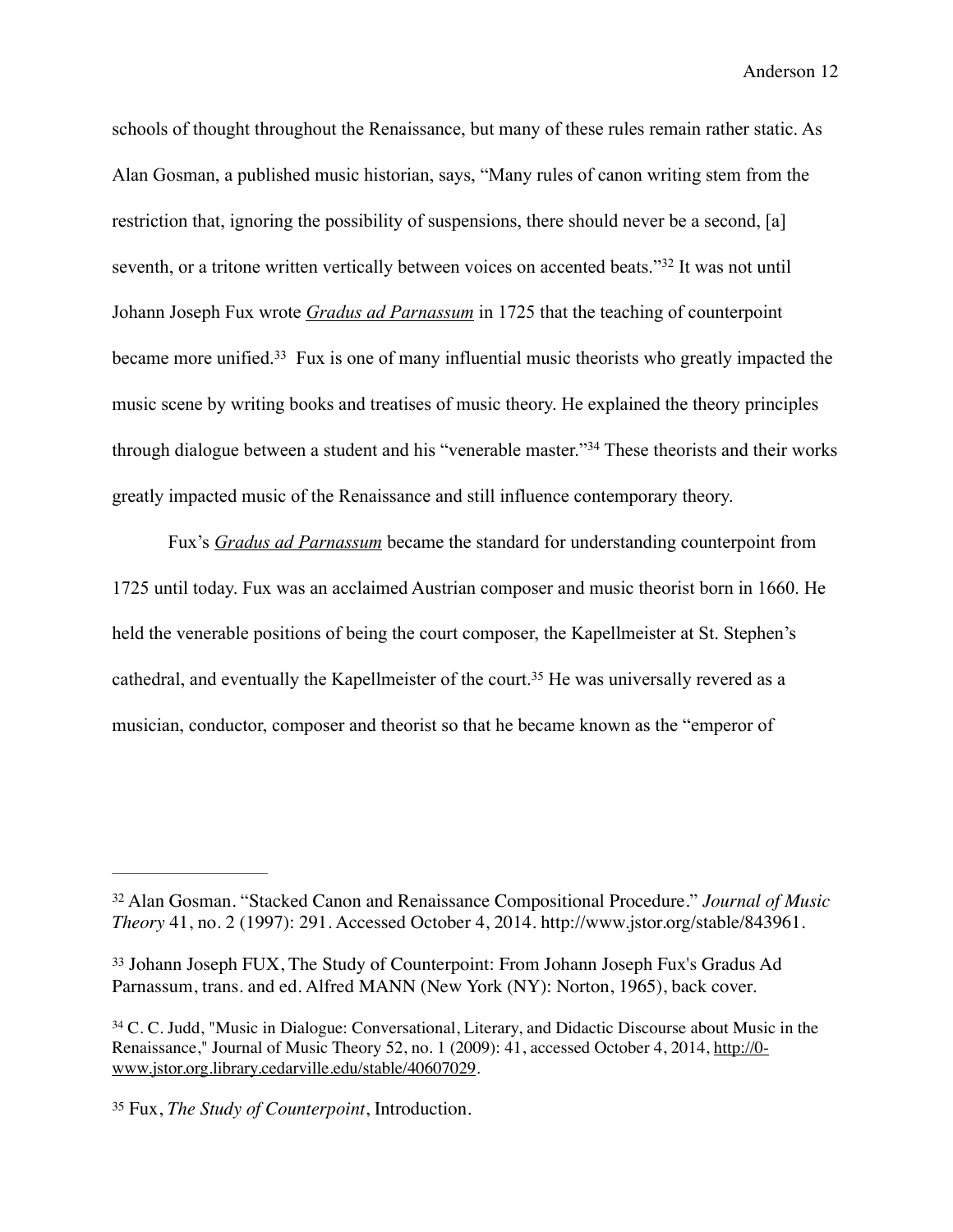music."<sup>36</sup> He served as court composer and conductor for many years that spanned three Hapsburg emperors until he died in Vienna in 1741.

*Gradus ad Parnassum* became the standard for mastering counterpoint, and many Baroque era composers drew heavily from the material. Personal copies of Haydn's, Mozart's and Brahm's *Gradus ad Parnassum* have been found, and Beethoven and Bach were taught by teachers who based their work off of Fux's writings.<sup>37</sup> The book was originally published in Latin to be widely disseminated in Europe, but it was soon translated into the main languages in Europe at the time. The German translation was published "under the very eyes of Bach."<sup>38</sup> This book is still being used in classrooms to explain the rules of counterpoint, so it is hard to imagine how different composition would be today if Fux had not written the book. As the modern day theorist Paul Hindemith says, "Perhaps the craft of composition would really have fallen into decline if Fux's *Gradus* had not set up the standard."39

 Fux, however, wrote this book at the beginning of the Baroque Era. It still relates to the Renaissance Era as he is basically compiling work from the entire era and putting it into one cohesive text to explain counterpoint to the reader. He undoubtedly drew from texts and treatises written during the Renaissance like Franchino Gaffurio's *Theorica musicae* (1492), *Practica musicae* (1496) and *De harmonia musicorum instrumentorum opus* (1518) and Zarlino's *Le istutioni harmoniche,* first written in 1558.

- $38$  Ibid., xv.
- <sup>39</sup> Ibid., back cover.

Fux, *The Study of Counterpoint*, xi. <sup>36</sup>

 $37$  Ibid., xii.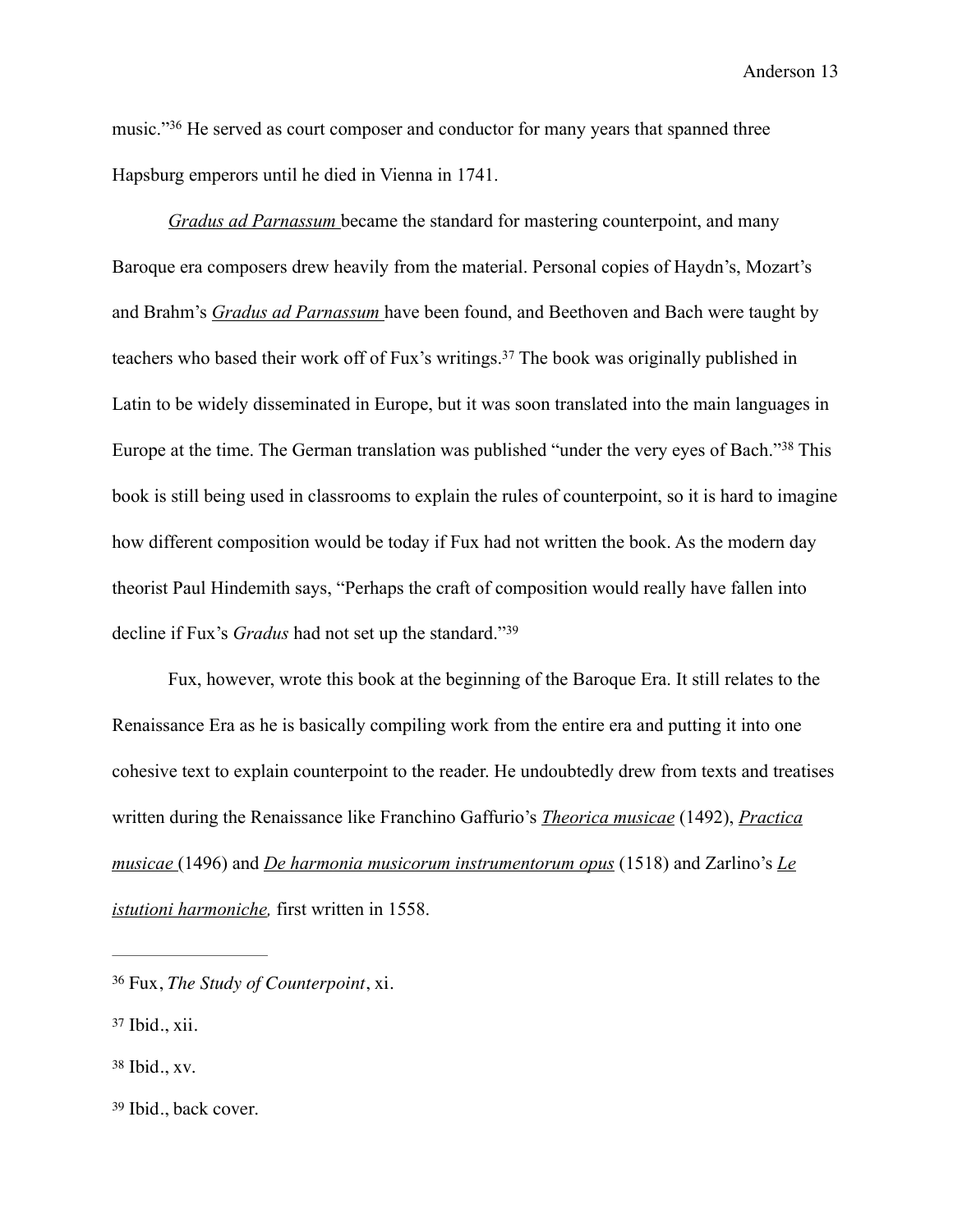Franchino Gaffurio was a composer that worked in Naples in the sacred world and in Spain in the secular world in the court of Ferdinand I of Aragon. One of the most important facts to note about Gaffurio is how he pioneered the literature of music theory treatises. Previously, there was no culture of music theorists who would take the present concepts of music theory and put the concepts into a written format. Everything had been passed down or learned by rote. Gaffurio's texts provide a background by which society understands music theory. Considering that these were the first of their kind, they were quite intuitive. There were musical examples to look at, but not in the actual text next to the sections explaining a specific idea. There were, however, blanks or blank staves for the reader to fill in notes to practice and provide his own musical examples. The accompanying examples are actually some of the first examples of polyphonic writing.<sup>40</sup> While in today's music theory books there are now many examples of theory elements, there are still blanks for the students to fill out their own examples to give them actual practice and application of what they learned.

 Another Renaissance theorist, Gioseffo Zarlino, was born in 1517 in Italy and became an ordained priest while working as a singer and organist at Chioggia Cathedral. He left for Venice in 1541 and four years later was given the job of *maestro di cappella* at San Marco's cathedral. He first began publishing music in 1549 and throughout his career published anthologies with many madrigals and motets, but perhaps his most influential work was his book *Le istutioni harmoniche.*<sup>41</sup> Previously music theorists wrote music theory treatises or papers that explained

<sup>&</sup>lt;sup>40</sup> Judd, Reading Renaissance Music Theory: Hearing with the Eyes, 17-19.

Cristle Collins Judd. *Reading Renaissance Music Theory: Hearing with the Eyes.* Cambridge: *<sup>41</sup>* Cambridge University Press, 2000, 184.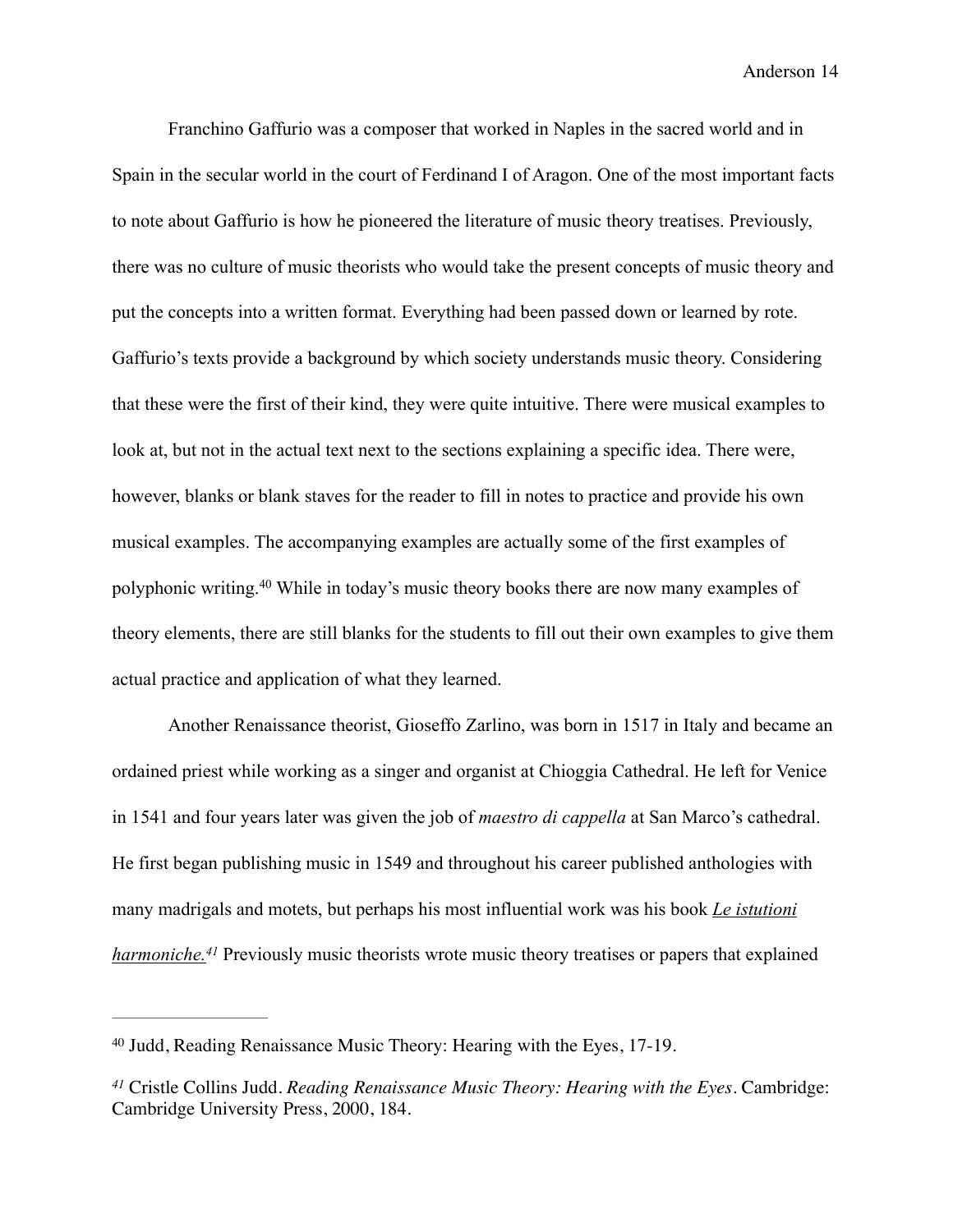their thoughts on music theory. However, Zarlino wrote an entire book that delves into many different facets of music theory. One of the most innovative aspects of this book was the inclusion of newly composed musical examples to explain some abstract concepts. This, coupled with his venerable teacher Adriano Willaert who Zarlino was keen to mention, helped add credibility to the book. *Le istutioni harmoniche* became "one of the most influential theory treatises of the sixteenth and seventeenth centuries. It marks the culmination of the art of presenting musical examples in printed treatises within an intellectual culture in which musical theory had achieved its own place."42

 While at first glance it might seem that Renaissance voice-leading and counterpoint have no effect on music today, a second glance is merited. Had these music theory treatises and books not been written in the Renaissance, then would the great composers of the Baroque Era have become so famous? Would the music of Mozart, Brahms, Bach and Haydn have been as beautiful and poignant? These rules of voice-leading were the building blocks that later composers were able to use to create symphonies, fugues, inventions, cantatas and so many more musical compositions. Take away voice-leading and one takes away polyphony and an understanding of how voices can work together to create some of the most harmonious and beautiful music. "Even today, competent teachers devote the greatest attention to voice leading. "Good voicing" places the priority on attending to the upper voice and the bass, but it is also concerned with the elegance of the inner voices."43

<sup>&</sup>lt;sup>42</sup> Judd, *Reading Renaissance Music Theory*, 180.

<sup>43</sup> Benedicte Poulin-Charronnat, Emmanuel Bigand, and Francois Madurell, "The Influence of Voice [Leading on Harmonic Priming," Music Perception 22, no. 4 \(2005\): 613, accessed October 4, 2014, http://](http://www.jstor.org/stable/10.1525/mp.2005.22.4.613) www.jstor.org/stable/10.1525/mp.2005.22.4.613.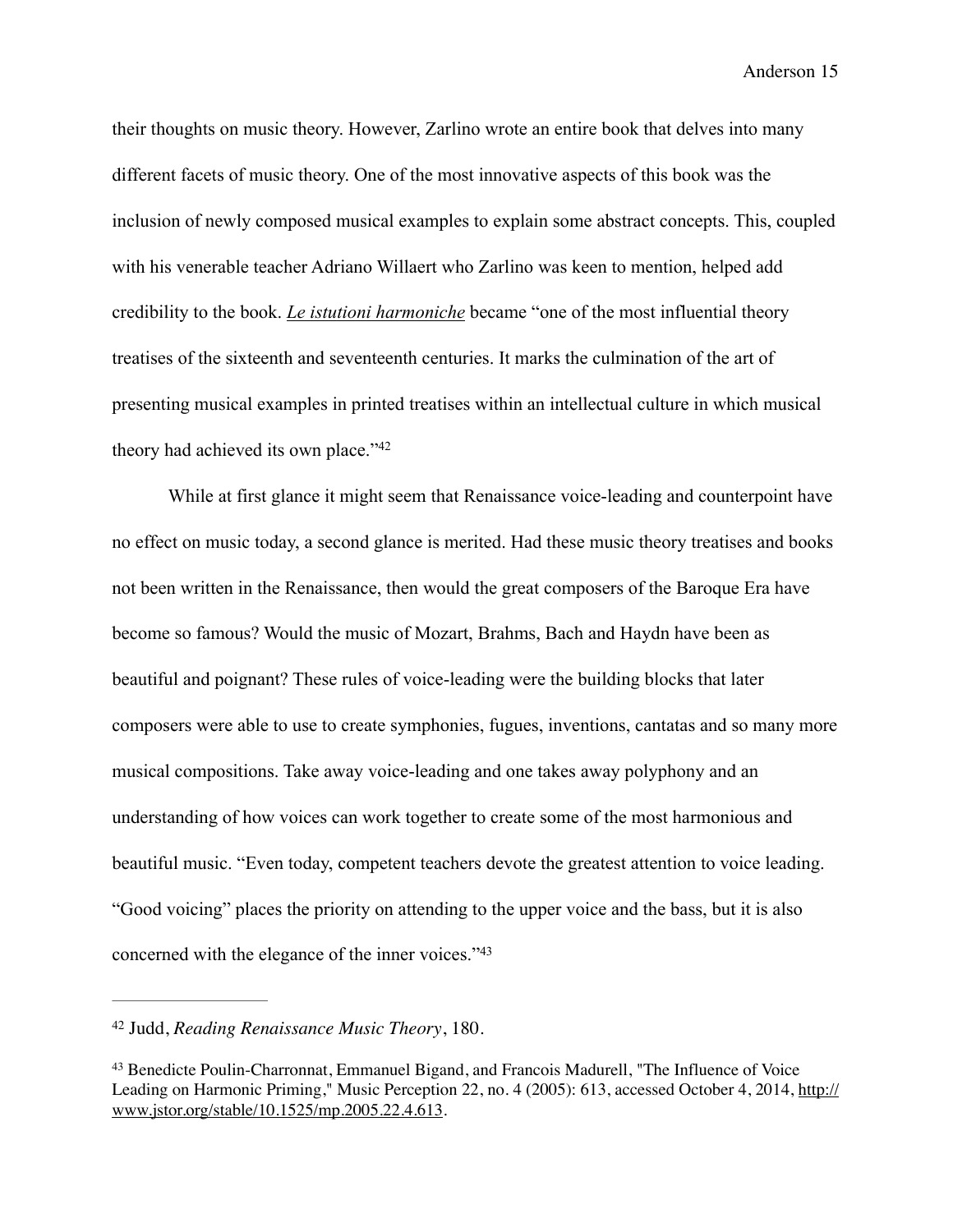In conclusion, one thing Zarlino mentioned in his treatise was the importance of not just reading books about theory, but actually putting it into practice. He says the following:

The musician cannot perfect himself solely by reading and rereading books; ultimately to understand the things I have been demonstrating…, he must consult with a person skilled in counterpoint…Theory without practice, as I have said before, is of small value, since music does not consist only of theory and is imperfect without practice…Yet some theorists… without having a good command of the actual practice, have spoken much nonsense and committed a thousand errors. On the other hand, some who have relied only on practice without knowing the reasons behind it have unwittingly perpetrated thousands upon thousands of idiocies in their compositions.44

 This is a crucial concept to realize. To be a truly good musician, one must understand the concepts of music theory, and so much more. If he does not put into practice what he has learned and apply it to his craft, then that knowledge serves little purpose. But on the opposite side of the spectrum, a musician might be a virtuosic performer, but if he does not know the theory behind what he plays, he will not be able to fully appreciate what he plays nor be able to fully express his musical compositions without committing many musical errors.

 How, though, does this apply to today? Studying music theory has a lot of value, but it is not the quintessential goal of musicianship. Just because one might be a fantastic performer does not mean that understanding counterpoint does not apply to him. To fully appreciate what one plays or sings, he should appreciate how different lines of music work together to become a beautiful intertwining weave of music that makes up a masterwork. However, one could understand every rule of counterpoint, but if he does not apply the principles in writing counterpoint and apply the concepts of musical lines working together, then this knowledge does not serve much purpose.

<sup>&</sup>lt;sup>44</sup> Judd, *Reading Renaissance Music Theory*, 179.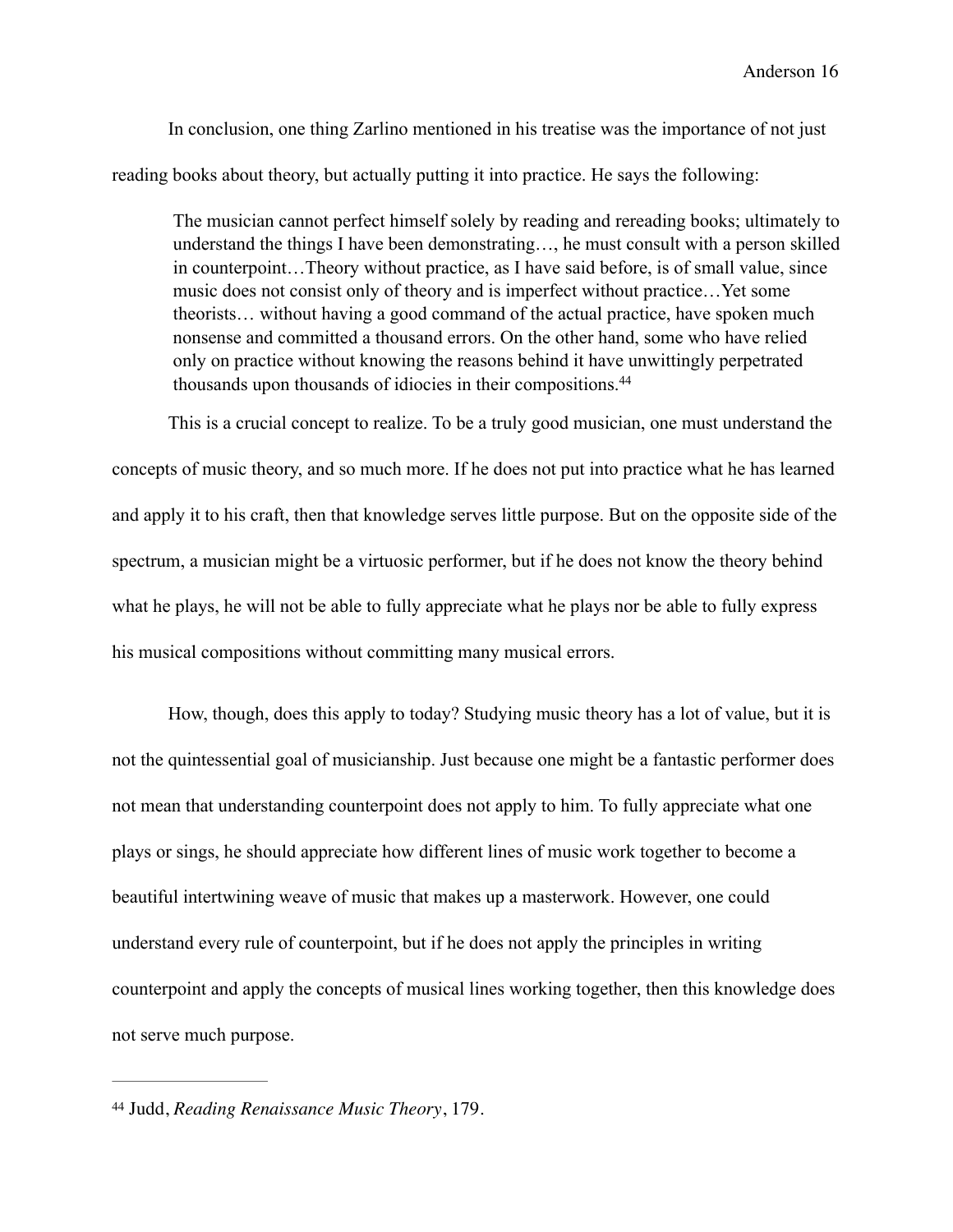## Bibliography

- "Chapter Summary: Chapter 13: The Italian Renaissance." Cengage Learning. Accessed October 15, 2014. http://college.cengage.com/humanities/perry/humanities/1e/students/ summaries/ch13.html.
- Christiansen, Thomas Street. *The Cambridge History of Western Music Theory*. Cambridge: Cambridge University Press, 2002.
- Crocker, Richard L. "Discant, Counterpoint, and Harmony." *Journal of the American Musicological Society* 15, no. 1 (1962): 1-21. Accessed October 4, 2014. http:// www.jstor.org/stable/830051.
- Fux, Johann Joseph. *The Study of Counterpoint: From Johann Joseph Fux's Gradus Ad Parnassum*. Translated and edited by Alfred Mann. New York: Norton, 1965.
- Gosman, Alan. "Stacked Canon and Renaissance Compositional Procedure." *Journal of Music Theory* 41, no. 2 (1997): 289-317. Accessed October 4, 2014. http://www.jstor.org/stable/ 843961.
- Haggh, Raymond H. *History of Music Theory Polyphonic Theory from the Ninth to the Sixteenth Century*. Lincoln: University of Nebraska Press, 1962.
- Horsley, Imogene. "Improvised Embellishment in the Performance of Renaissance Polyphonic Music." *Journal of the American Musicological Society* 4, no. 1 (1951): 3-19. Accessed September 25, 2014. http://www.jstor.org/stable/830116.
- Judd, C. C. "Music in Dialogue: Conversational, Literary, and Didactic Discourse about Music in the Renaissance." *Journal of Music Theory* 52, no. 1 (2009): 41-74. Accessed October 4, 2014. http://0-www.jstor.org.library.cedarville.edu/stable/40607029.
- Judd, Cristle Collins. *Reading Renaissance Music Theory: Hearing with the Eyes*. Cambridge: Cambridge University Press, 2000.
- Mark, Michael L., ed. *Music Education: Source Readings from Ancient Greece to Today*. 2nd ed. New York: Routledge, 2002.
- Moll, Kevin N. "Paradigms of Four-Voice Composition in the Machaut Era." Journal of Musicological Research. Accessed November 15, 2014. DOI:10.1080/01411890390248677.